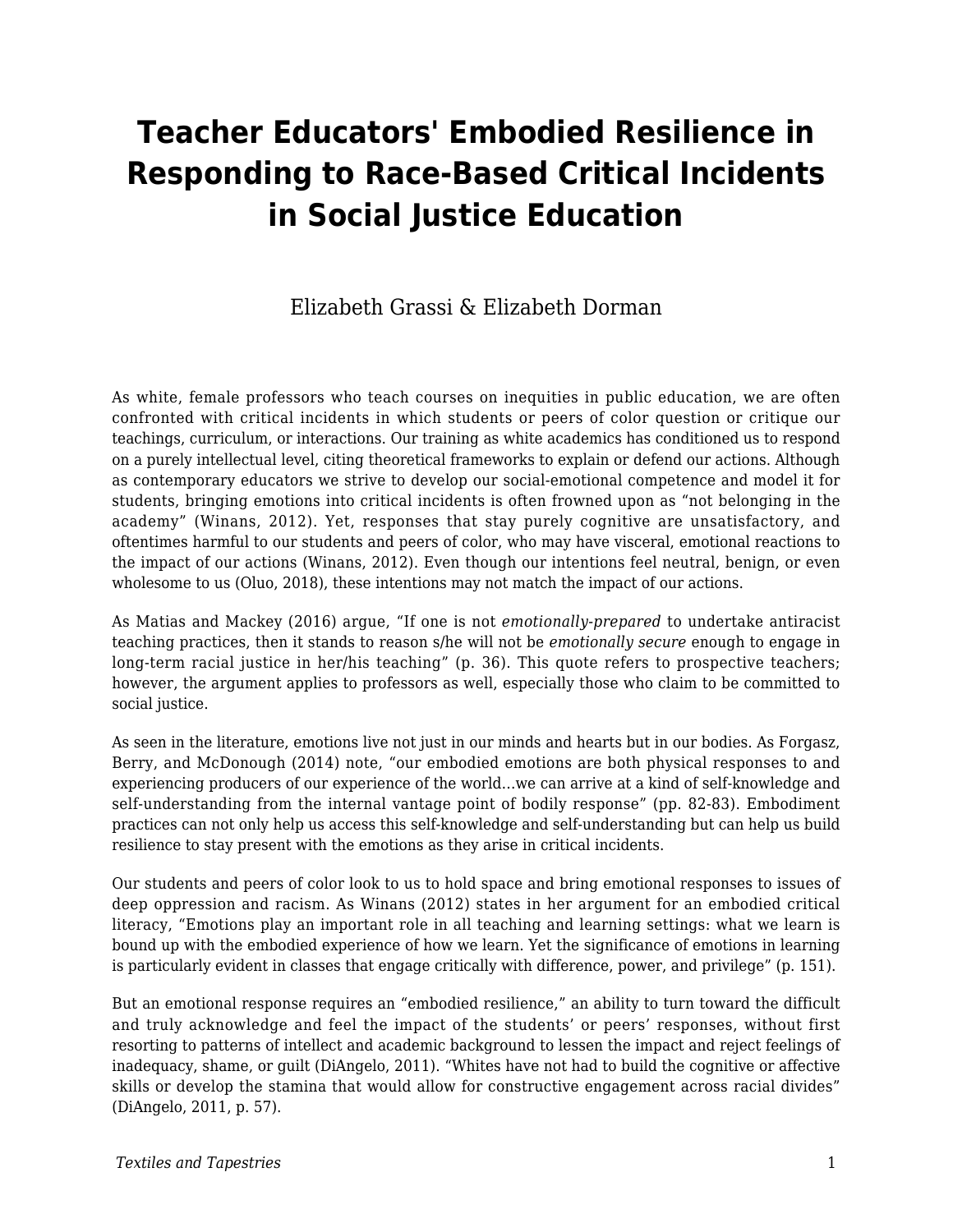Drawing from the contemplative practices of "sitting with difficult emotions" and "turning toward difficulty" (Kabat-Zinn, 2003; Nhat Hanh, 2011; Williams, Teasdale, Segal, & Kabat-Zinn, 2010), and the critical emotional literacy practices used "to explore how emotions connect embodied learning experiences to social structures and belief systems, past and present," (Winans, 2012, p. 151), we expand upon the intellectual framework of "white fragility" (DiAngelo, 2011) and "white privilege" (Kendall, 2013) to propose a practice of *embodied resilience.* Using embodied resilience, white professors develop skills to respond to critical incidents with both intellect *and* emotions. If interactions around race and privilege are kept at the cognitive level, white educators will not build resilience for the inevitable emotional pain and discomfort that accompanies this work (DiAngelo, 2011; Winans, 2012).

Contemplative literature and critical emotional literacy practices would argue that any work around critical incidents involves both the intellectual thoughts and the emotional feelings (Kabat-Zinn, 2003; Nhat Hanh, 2011; Williams et al., 2010, Winans, 2012). By focusing on one and not the other, we miss opportunities for true growth away from causing unintentional harm, for gaining resilience for facing the difficult, and we may possibly encourage a continuation of white fragility.

In this self-study, two white, female experienced U.S. teacher educators analyze critical incidents in which our responses were not adequate and did not exhibit "embodied resilience." We outline two of these critical incidents in case study format, describe our initial responses, and utilize self-study methodology and contemplative practices to discuss and analyze the case studies and connect them to current literature. Through the critical friends process, including the active use of contemplative practices in all meetings, we developed a framework of "embodied resilience" for responding to future critical incidents.

# **Aims/Objectives**

Research questions:

- What have we learned from critical incidents that illuminate our conditioned blind spots as white professors?
- How might we use contemplative practices to develop an embodied resilience to appropriately respond to moments of tension/critical incidents involving race and privilege that arise as part of our social justice efforts?

# **Methods**

This chapter incorporates the traditional self-study elements codified by LaBoskey (2004):

1. Self-initiated and improvement aimed: This self-study was initiated by the professors involved in the case studies as a way to examine our reactions to critical incidents, explore the connection of our reactions to literature, and discuss more appropriate ways to engage.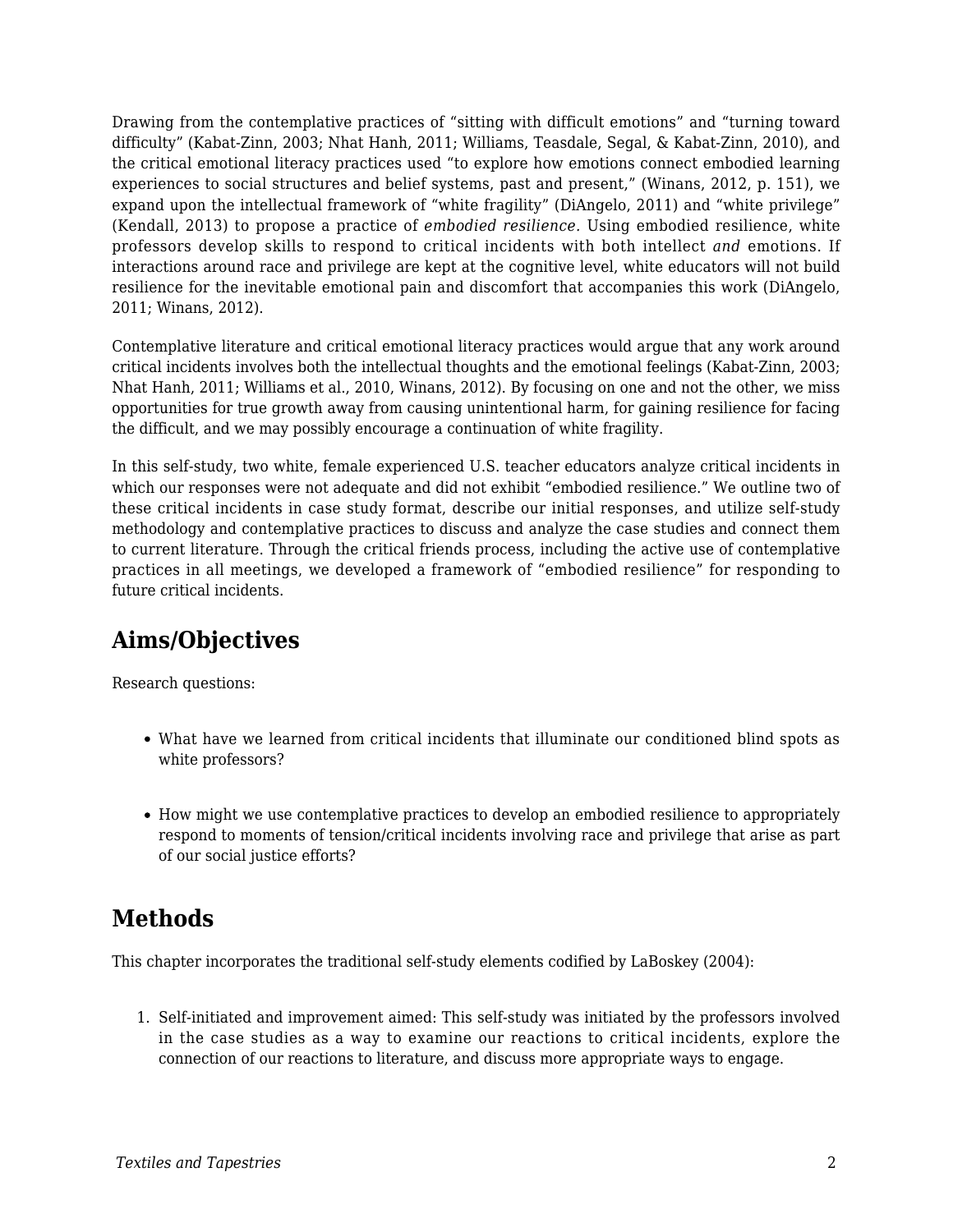- 2. Interactive: We met weekly for a year to discuss the critical incidents recorded in journal entries and explore their relationship to current literature.
- 3. Multiple qualitative methods and trustworthiness:
- a. Frequent journaling about critical incidents involving social justice issues.
- b. Weekly critical friends discussion around the journal entries, the critical incidents, and related literature.
- c. Weekly collaborative qualitative analysis of journal entries.

We read and reread the journal entries numerous times, looking for patterns or trends in topics that emerged across entries. These patterns were then coded and further categorized into recurrent themes (Spindler & Spindler, 1997; Spradley, 1980).

During the journal entry analysis, we employed a contemplative approach to self-study. Rather than becoming defensive, or turning away from the results of our analyses, we used contemplative practices to sit with the discomfort of the critical incidents, our initial responses, and their connection to current literature on race and privilege. Furthermore, this project reflects what Garbett, Ovens, and Thomas (2018) acknowledge: "Self-study researchers walk a fine line in having their research acknowledge the personal, contextual, and emotional nature of their work to strive for personal growth while also making important contributions to the wider research community" (p. 309).

# **Findings**

We extracted two critical incidents from the journal entries and critical friends discussions and created Case Study #1 and #2. These cases illustrate critical incidents where we did not use our contemplative practices or exhibit an embodied resilience and, as a result, were unable to see our conditioned blind spots as white professors. The analysis illustrates our use of self-study methodology to find patterns within the critical incidents, to discuss the connection of these patterns to current literature, and to reflect on how contemplative practices would have helped us engage more appropriately and authentically with the students in each incident.

#### *Case Study #1*

I am a white, female professor and I teach a course on the "isms" in public education—racism, transphobia, classism, sexism, etc. A few weeks in, the students of color from the class came to visit me in my office. They told me that they were tired of the "white people being coddled" in my course and that I needed to "teach for us [the students of color]."

My initial reaction was panic and guilt: "Oh no," I thought, "I'm not a good teacher. I thought I knew how to teach difficult topics to a diverse audience. This is my 'expertise!'" Rather than sit with these feelings and thoughts until they passed, my panic led me to "make sure I was okay." I first reached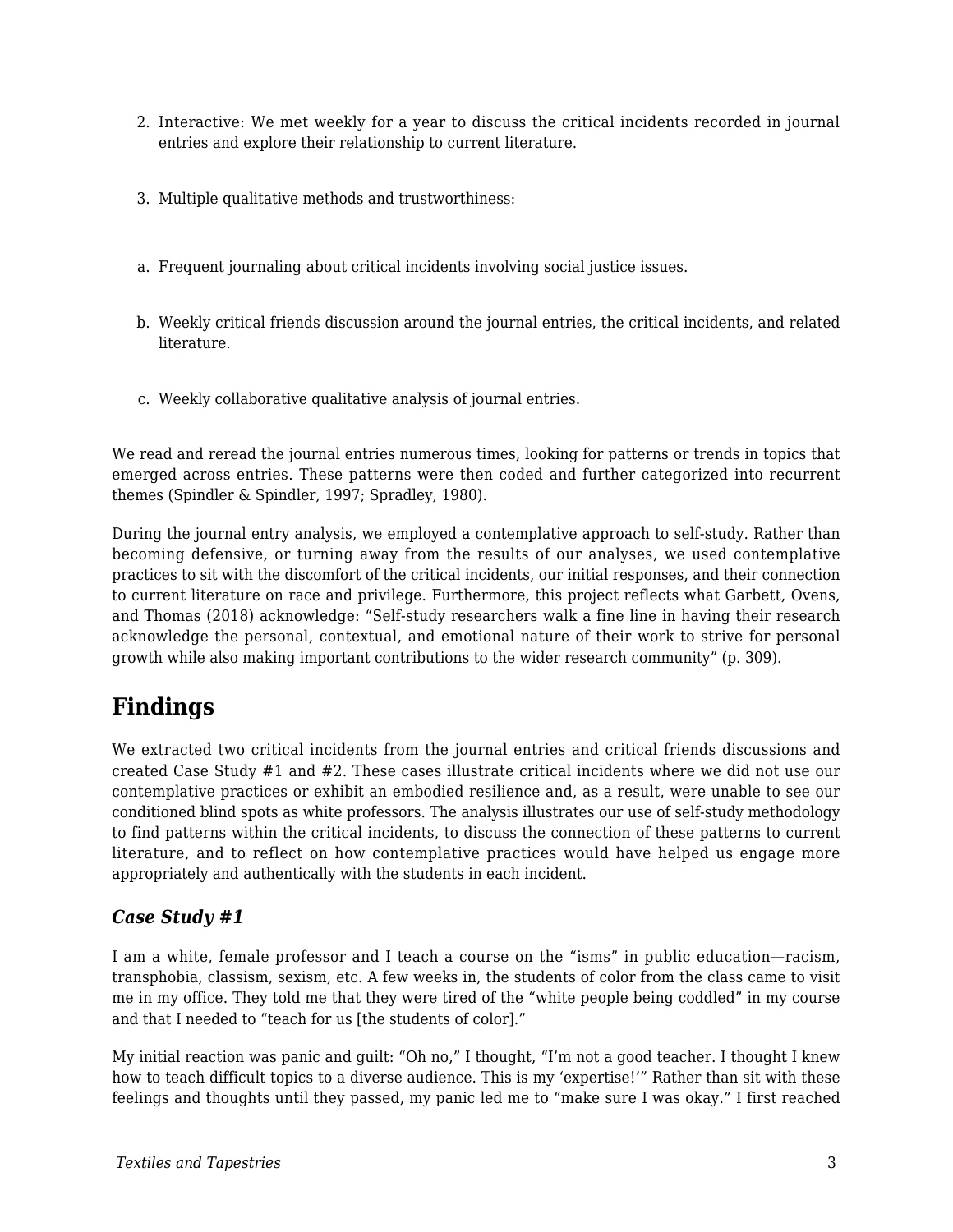out to a friend of color. I relayed the situation in such a manner that the friend felt compelled to "comfort" me, assuring me that, "the students of color feel comfortable with you, that is why they are reaching out to you." I then reached out to another friend of color, and left a message in such a manner that they felt compelled to likewise comfort me, assuring me that, "You are doing a great job. The students would never come to you if they did not feel comfortable with you."

It was only after I was "comforted" that I felt I could reexamine the curriculum. I decided to begin the next class with a video of DiAngelo discussing "white fragility" (the moves white people make to avoid the discomfort of discussions around race and privilege). I hoped this video would prepare the white students for more critical class content. But, it was during the watching of this video that I realized that I had engaged fully in a white fragility move described by DiAngelo: a request of my colleagues of color to comfort me in my discomfort around a critical race incident. I did not have the resilience to truly listen to the students, to accept the critique, and to change my course for the better. I wanted comfort, to know I was "okay," and was unwilling to engage.

#### *Case Study #2*

On the first day of class in a course on equity and diversity for prospective educators, a student of color stayed after class to tell me that they felt triggered by a prompt I had used in an interactive partner activity. I clarified to students before the activity that they were "in charge of the level of self-disclosure in this exercise," and that they were not being forced to discuss anything that felt too uncomfortable for them; passing was a viable option. The particular prompt that troubled them was, "Describe a time when one of the elements of your identity appeared to hold you back, either in your educational experience or in other areas of your life" (School Reform Initiative, n.d). I had never received negative feedback around this prompt previously, so I was confused. I expressed regret about the impact on them and invited them to come to my office to talk.

In our discussion, I learned some of their personal histories with trauma and the ongoing effects of historical trauma experienced by students of color. They said that even just thinking about responding to this prompt had caused them pain. I expressed to them again how sad I felt that an aspect of my curriculum had caused them harm. We discussed some potential modifications and differentiated ways that they could engage with the content that would hopefully reduce the possibility of inducing harm. They agreed to stay in communication with me about how things were going for them.

A few weeks passed without them turning in any assignments, although they appeared fairly engaged in class and regularly shared their insightful perspectives orally. We met in my office again, on my invitation, because I was concerned about their lack of work submission and apparent lack of reading and preparation before class. After some time of having what felt (to me) like a conversation that did not have a clear point, I told them I was still confused about what they were asking. They paused, looked at me very directly, and said, "What will you give me for my pain?"

I was stunned by this question. I looked at them with a completely blank, bewildered look on my face, my jaw gaping open. Eventually, I asked, "Can you help me understand what you mean? I just truly am confused and do not know what you are seeking." They tried to explain themself, and yet my bafflement continued. Eventually, I asked if they would write down their request to help me understand. They wrote, "What will you give me for my pain? Because class participation is not graded, I don't feel like my pain is being valued."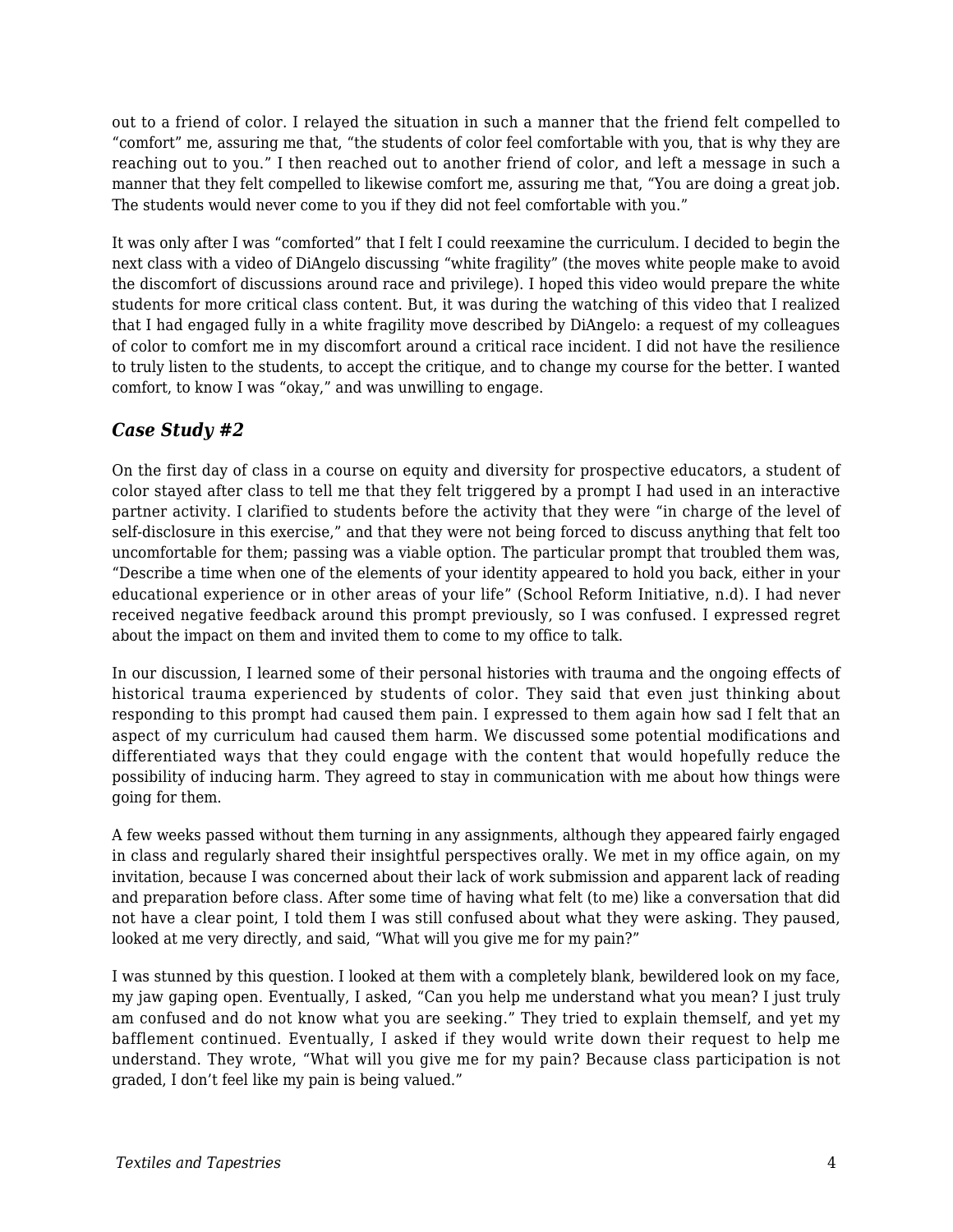As I asked them to elaborate, they indicated, "Just from having read the titles of the assigned case studies and articles, and the prompts, I've done the emotional preparation for class. There's a deficit perspective coming from you to say I am showing up to class unprepared. I've done a lot more emotional prep than the white students who just have to read and answer prompts…I already know all about generalizations, deficit perspectives, and funds of knowledge [topics we had addressed inclass activities and assignments thus far] just from living my life." They continued to express their frustration: "I can tell you're a hard grader...Class won't be the same if I don't contribute orally. So I need this to be part of my grade...I want it on paper...The value of my input needs to be in a number. I *need* a grade for giving my oral input in class…" They then asked to be excused from all of their other late assignments, because they had personally *lived* these topics.

I kept repeating that I wanted to honor their pain, and at the same time, I needed to see evidence of their ability to synthesize multiple texts in writing. I also kept explaining to them that I had stopped giving grades/points for participation years ago because I felt like it was disadvantaging students from certain cultural backgrounds and was encouraging students to talk just to "get credit." I also shared that part of my disorientation was generated from never having had a student come to me with this kind of request. "I am just trying to wrap my brain around this," I said repeatedly.

Eventually, they suggested writing a substantial piece of poetry based on their responses to course topics to replace some of the other written assignments. I agreed, and we negotiated specifics about having the poetry "count" for some of their missing work. However, they kept asking to be completely excused for a few of the assignments, stating, "Class will not be the same [for others] if I do not contribute. So I *need* this to be part of my grade. I want this on paper. I don't want to take the hit in my grade for being so late." This back-and-forth went on for a while, with them insisting I needed to excuse them from the assignments in question because of their consistent, insightful oral contributions in class. I could feel myself getting irritated, frustrated, and defensive about their requests.

A tipping point in our conversation occurred shortly after I named these feelings of irritation, when they announced, "I've done enough emotional labor, and I'm not getting the response I want, so I'm going to remove myself. Thank you for your time." And they walked out of my office.

After they left, I realized that instead of feeling steady and open to critique, I felt triggered. I was attached to a particular view and teaching philosophy that says, "Advanced-level students should operate in a certain way: do the assigned reading, writing, and other preparation; be willing to participate orally without the need to 'get something' (like a grade or credit) in exchange; and not push me so hard when I set a clear boundary." I was attached to my identity as a "good" teacher, with particular beliefs and practices, including my identity as "one of the 'good' white people." These viewpoints resulted in feeling like my authenticity as a teacher and person was being assaulted through the interactions with this student.

#### *Case Study Analysis: Connection to Current Literature*

We started by looking at the patterns in the case study data and connecting these to current literature. Drawing from DiAngelo's (2011) work on white fragility, an analysis of both cases illustrates "white fragility avoidance patterns" in our reaction to the students' critiques. As DiAngelo (2011) writes, "…when an educational program [or student]...directly addresses racism and the privileging of whites, common white responses include anger, withdrawal, emotional incapacitation, guilt, argumentation, and cognitive dissonance" (p. 55). We both experienced emotional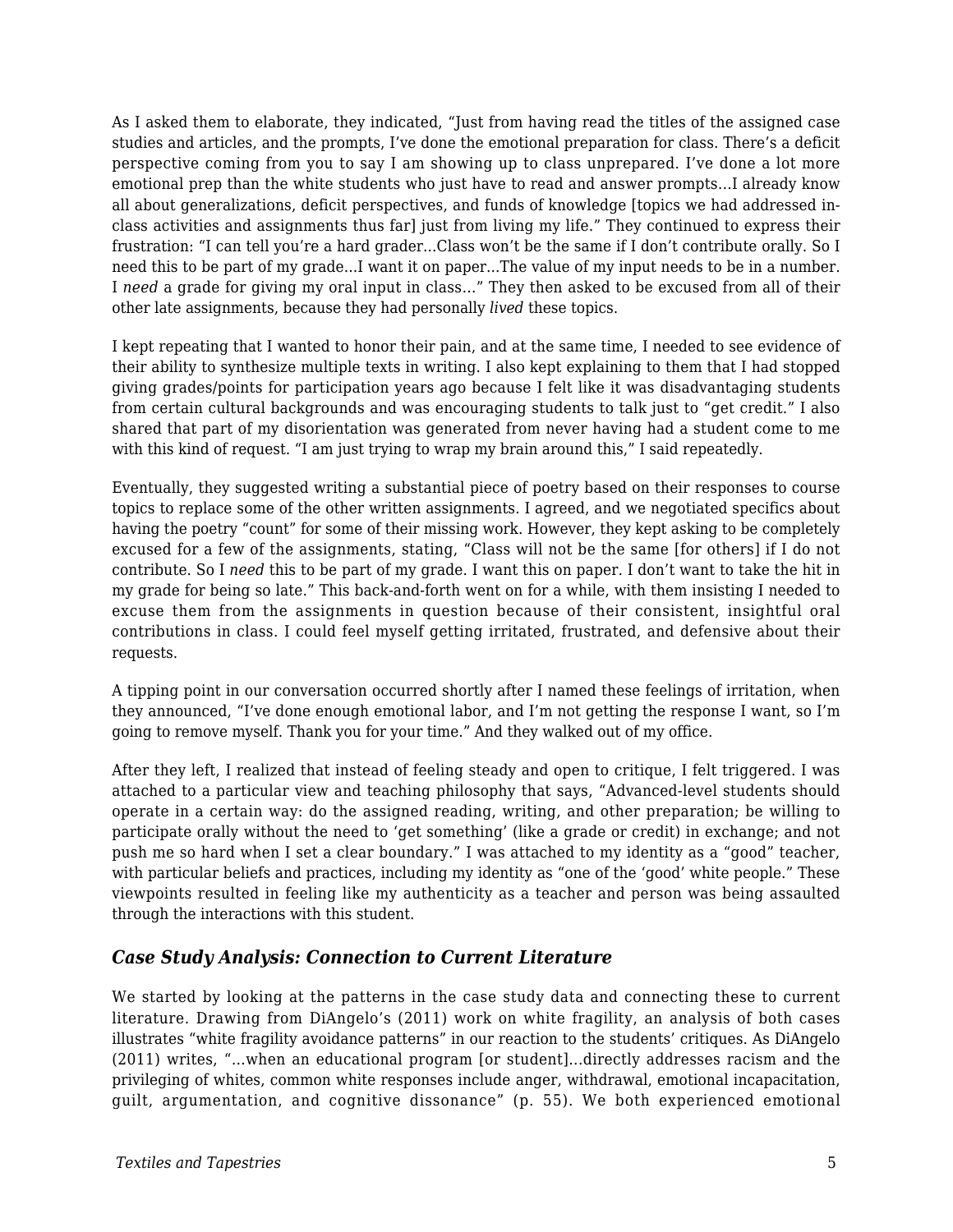incapacitation when the "people of color talk[ed] directly about their racial perspectives (challenge to white racial codes)" (DiAngelo, 2011, p. 57). In Case #1, rather than owning the situation and having the resilience to sit with the discomfort of the situation and truly listen to the students, the professor immediately called upon her colleagues to "help educate her," to "coddle her and make her feel okay about her missteps," and to invoke her "white expectations for racial comfort" (DiAngelo, 2011, p. 55).

In Case #2, the professor reports that she "couldn't even talk to anyone about this" because she "did not have the words for it." This was a form of a "freeze" response—a typical expression of white fragility in the inability to understand or accept criticism from a person of color. The professor reached out to several trusted critical friends to relate the experience and try to get some perspective. She asked their advice on what she should do, and how she should respond. But upon reflection, the professor reports, "Although I felt like I was trying to make sense of what happened, my reaching out was really an attempt to feel 'validated' in my views and actions, and to seek reassurance that my intentions were wholesome and that I was not a 'bad person,'" another indication of white fragility. DiAngelo (2016) cautions that the good/bad binary keeps us stuck, keeps us from learning as we engage in waking up as racialized beings.

Further analysis and discussion in our critical friends group revealed a connection to the literature on white supremacy. In Case #2, in particular, the professor struggles with a conflict between how she has been enculturated by higher education to teach and grade, and what the student was asking for. But what if these conditioned philosophies and practices of teaching are disempowering to students of color? What if students of color, who have often lived the scenarios we present in class to "enlighten" students to social justice issues, feel tired of having to expend emotional labor to share their experiences and educate others about their reality? Critical friend group discussions and readings helped the professor in Case #2 realize that she needed to stop trying to be "right" (DiAngelo, 2016) and just turn towards understanding. Racial harm can be caused in so many different ways, even (or especially by) the most well-intentioned people who deliberately aim to work for social justice.

Through critical friend discussions and collaborative literature reviews, the professor in Case #2 also realized that her inability to sit with the painful and difficult critiques she was receiving resulted in a harmful interaction. She tried to acknowledge her impact on the student directly, but she did not do this authentically. Rather than feel her emotions around the critique and requests, and be present with the student, she subconsciously worked to show that her own viewpoint was "right." Through discussions in the critical friends group, she realized that her expressions of "sadness" or "regret" were just words to pacify the student, without any true feeling of emotions behind them. She was feeling regret about "*her* curriculum as inadequate and harmful," rather than attuning to the pain of the student through mindful, authentic listening, and sincerely acknowledging the impact. The student felt the professor's inauthenticity and responded accordingly. The professor did not allow space for emotion and empathy to be *felt* when the student was telling her about their pain. She may have used "appropriate" words, but the student could not "feel the professor" and therefore could not trust the professor or feel safe with her (Blackwell, 2019; Manning, 2019).

# **Next Steps Based on Analysis of Critical Incidents**

Students of color look to us to hold space and bring embodied emotional responses to issues of deep oppression and racism. We realized from patterns in the journal entries and critical friends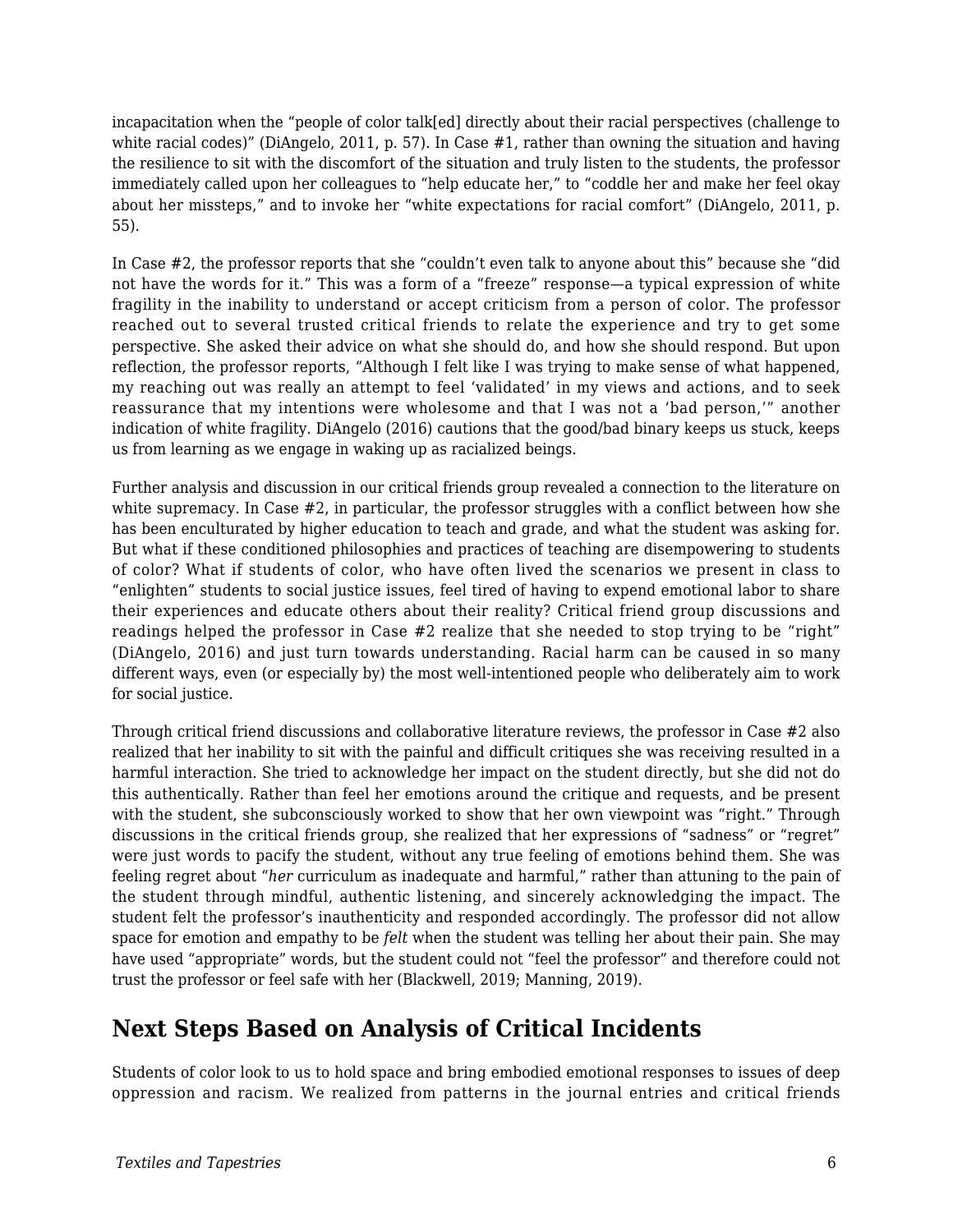discussions that we were not adequately bringing embodied responses to these critical incidents. We needed to develop an ability to turn toward the difficulties and truly acknowledge and feel the impact on the students, without first resorting to patterns of avoidance, academic knowledge, theory, and "rightness."

We both are regular practitioners of contemplative practices and often engage in the practice of "sitting with uncomfortable emotions" (Kabat-Zinn, 2003; Neff, 2015; Nhat Hanh, 2011). As critical friends, we made a concerted effort during the analysis and discussions of the journal entries to sit with the emotions, explore them, and recognize, embody, and embrace the fact that we had engaged in white fragility and white supremacy moves. We noticed where and how the emotions occurred in our body, and recognized that these emotions were integral to making change. We continued open and vulnerable discussions as critical friends. We read widely and talked about our own racism and whiteness.

In our attempts to address our white fragility and white privilege, we developed the concept of "embodied resilience practices"—sitting with discomfort, rather than masking discomfort through avoidance or intellectual theory—as one small step toward addressing these issues. Using embodied resilience, we now try to listen mindfully and authentically to student and peer critiques, noting the physical feelings of emotional discomfort as they arise, and realizing that these reactions reflect our white fragility—a fragility we do not need to act on. We try to notice and acknowledge our emotions in interactions with others, rather than continue to mask any feelings through theoretical frameworks. We use an embodied emotional approach when reflecting on our pedagogy, to try to better notice the impact of our teachings, rather than continue in the ignorance of white privilege and unintentionally cause harm.

We are continuing our self-study to analyze the impacts of embodied resilience in our interactions. While we have found these strategies effective, they are just a small step toward attempting to reduce harm. We would like to acknowledge that, as white professors, addressing white fragility, white privilege, and white supremacy culture is a lifelong journey.

# **Conclusions/Implications**

Oluo (2018) states that people who choose to engage in critical conversations "will screw this up royally, more than once. It's going to happen, and you should have these conversations anyway" (p. 45). For us as white professors, this work is a lifelong journey. It takes making mistakes repeatedly, being willing to be vulnerable to the feelings generated from that (without getting stuck in shame), reflecting, and being willing to tolerate racial discomfort to increase our ability to stay engaged in racial conversations and interactions (Oluo, 2018). We have been socialized into and conditioned by white supremacy culture, and we need to be willing to be vulnerable about making mistakes, and not be attached to our identity as "one of the good white people" or "social justice educators," both of which encourage the ego to be involved, and foster a stance of white fragility (DiAngelo, 2011, 2016). But being open to criticism and vulnerable to mistakes requires a resilience that is cultivated by contemplative practices, in which we embody and embrace the emotions that accompany openness and vulnerability, without trying to change or run away from them. As long as white academics attempt to push away emotions and approach difficult incidents from an intellectual and theoretical stance, white fragility will continue to be evoked, students and/or peers will not be thoroughly or authentically heard, and unconscious harm will potentially occur.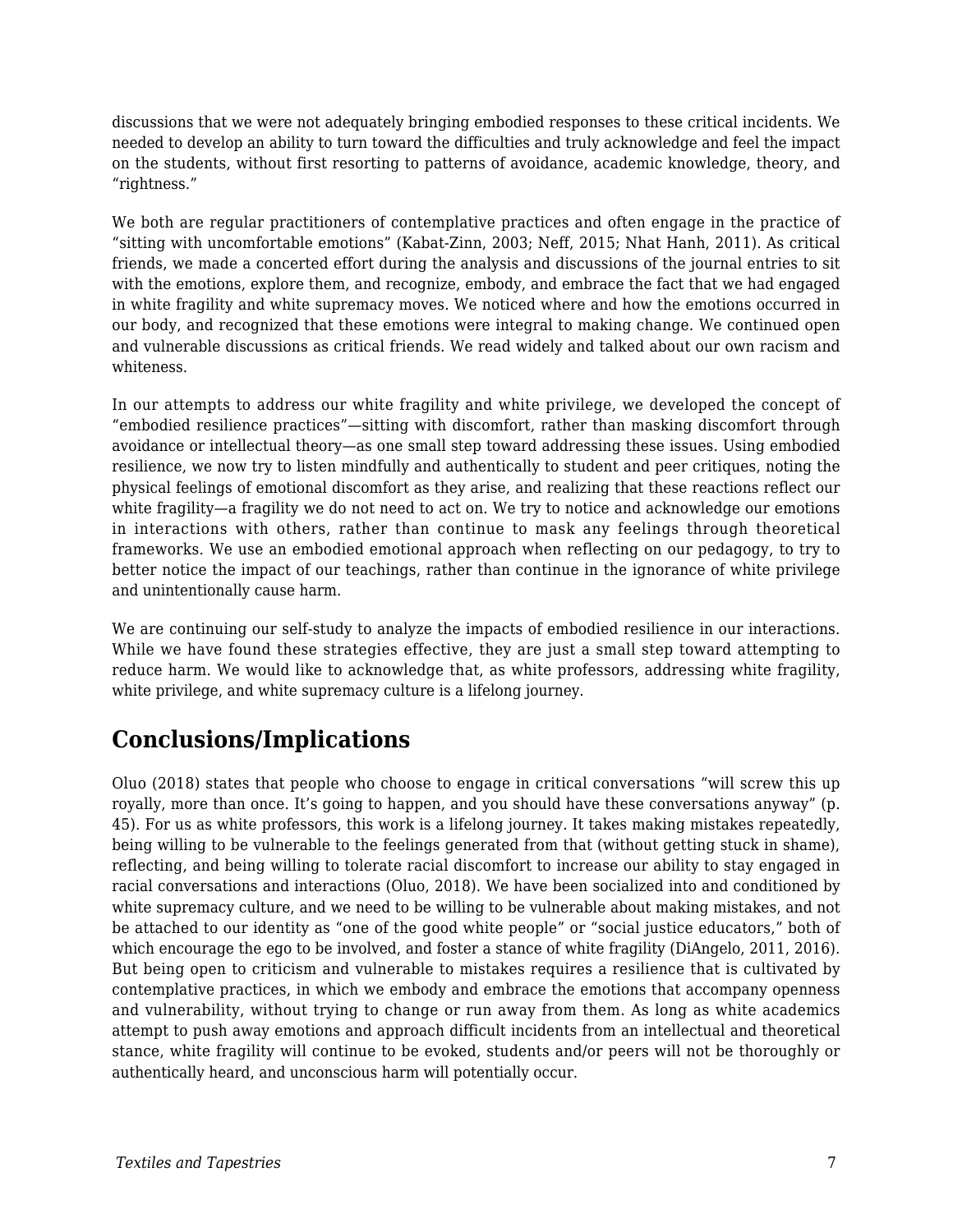This chapter is our attempt to be transparent and vulnerable, and provide the reader with our own examples that exemplify the all-too-common moves that white academics make to protect their whiteness and its fragility. It is also our attempt to provide readers with contemplative responses that have helped us to build embodied resilience. These contemplative practices allow us to embrace the vulnerable, to not fear the human emotions that accompany our journey toward learning, to listen deeply to critiques from those who are most impacted by our teaching, and to embrace our lack of knowledge when it comes to addressing oppression, much of which we, as white educators, have not experienced, and cannot fully grasp.

### **References**

Blackwell, K. (2019). Race and the body: Why somatic practices are essential for racial justice.*The Arrow Journal, 6*(1), 10-24. [https://edtechbooks.org/-tMBj](https://arrow-journal.org/the-necessity-of-including-embodiment-and-lineage-in-racial-justice-work/)

DiAngelo, R. (2011). White fragility. *International Journal of Critical Pedagogy, 3*(3), 54-70.

DiAngelo, R. (2016). *What does it mean to be white? Developing white racial literacy* (2nd ed.). Peter Lang.

Forgasz, R., Berry, A., & McDonough, S. (2014). Embodied approaches to S-STEP research into teacher educator emotion. In D. Garbett & A. Ovens (Eds.), *Changing practices for changing times: Past, present and future possibilities for self-study research (Proceedings of the Tenth International Conference on Self-Study of Teacher Education Practices)* (pp. 82–84). University of Auckland Press.

Garbett, D., Ovens, A., & Thomas, L. (2018). Biculturalism 101: A self-study exploring culturally responsive practice. *Studying Teacher Education, 14*(3), 308-319.

Kabat-Zinn, J. (2003). *Vivir con plenitud las crisis*. Kairós.

Kendall, F. (2013). *Understanding white privilege*. Routledge.

LaBoskey, V. K. (2004). The methodology of self-study and its theoretical underpinnings. In J. J. Loughran, M. L. Hamilton, V. K. LaBoskey, & T. Russell (Eds.), *International handbook of self-study of teaching and teacher education practices* (Vol. 1, pp. 817-869). Kluwer.

Manning, R. (2019). Session 6 presentation. In *Social change: Supporting diversity, equity, and inclusion* (online course). Nonviolent Communication Academy.

Matias, C. E. & Mackey, J. (2016). Breakin' down whiteness in antiracist teaching: Introducing critical whiteness pedagogy. *Urban Review, 48*, 32-50.

Neff, K. (2015). *Self-compassion: The proven power of being kind to yourself.* William Morrow.

Nhat Hanh, T. (2011). *La ira*. Oniro.

Oluo, I. (2018). *So you want to talk about race.* Seal Press.

School Reform Initiative (n.d.). *The paseo or circles of identity.* [https://edtechbooks.org/-mxHx](https://schoolreforminitiative.org/doc/paseo.pdf)

Spindler, G., & Spindler, L. (1997). Cultural process and ethnography: An anthropological